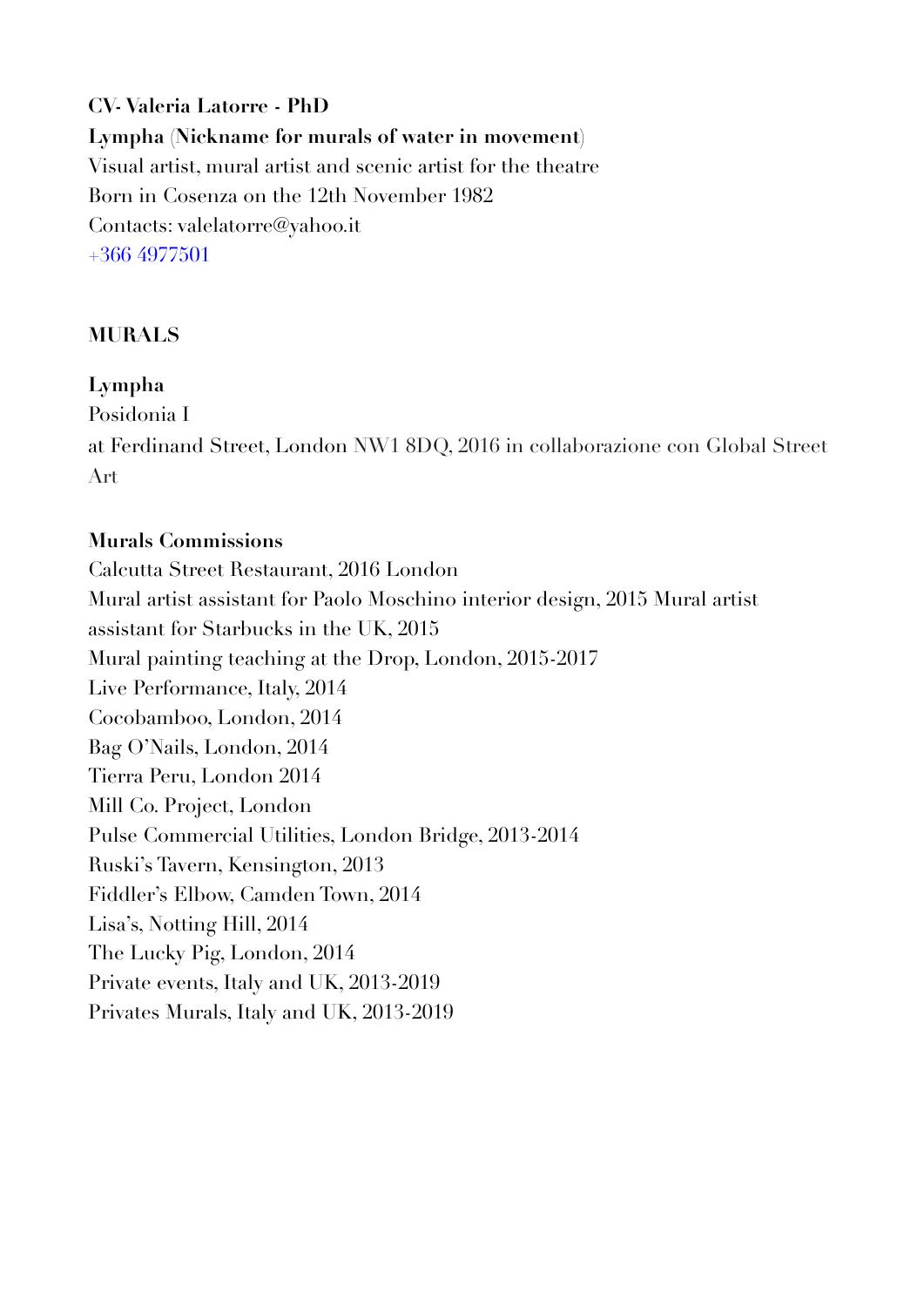# **SCENIC ARTIST**

**The Lion King**  Lyceum Theatre, London 2017 **RMA Themed Attractions Ltd.**  Jorvik Viking's Museum, York- 2016/17 Scenic Artist **Gemstage**  Scenic Artist 2014-2017 **Queen's Theatre, Hornchurch**  Dick Whittington- set designer Mark Walters , 2013 Scenic artist assistant Deathtrap, 2013 Scenic artist assistant Cinderella (pantomime)- set designer Mark Walters, 2016 Scenic artist in charge for backdrops (#3)

### **National Theatre, London**

Othello, 2013 Scenic artist assistant The Amen Corner, 2013 Scenic artist assistant A Strange Interlude, 2013 Scenic artist assistant Children of the Sun, 2013 Scenic artist assistant Propstore, 2013 Scenic artist assistant

**Tms, London**

Derren Brown Infamous, 2013 Scenic artist assistant

#### **RADA, London**

*Possessed* Director: Huan Wang, Design: Barbara Hook GBS Theatre (Royal Academy of Dramatic Art), 2012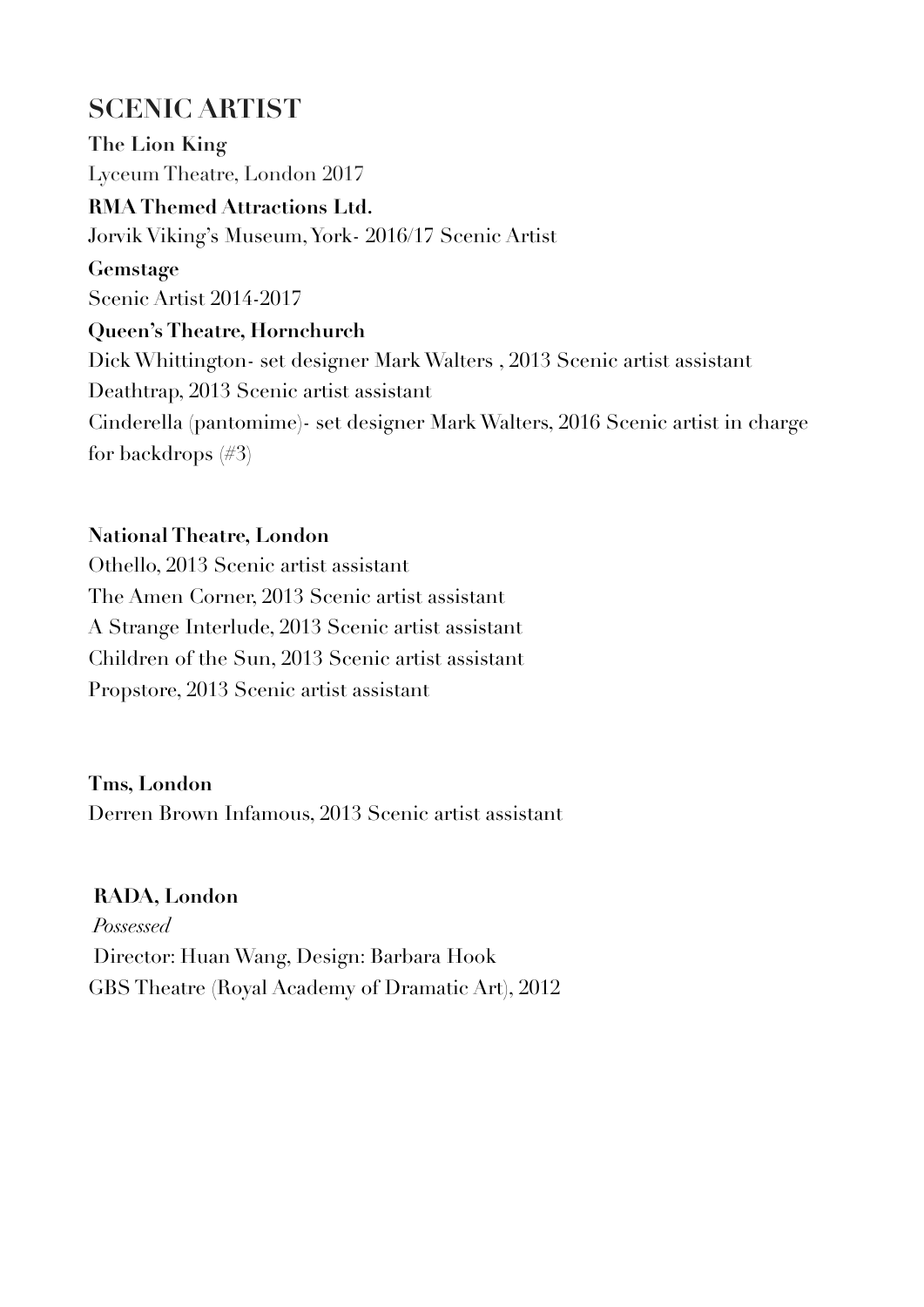# **TRAINING**

**May 2015**  Internship with mural artist John Pugh in California, USA **September 2011-December 2012** Scenic Art Specialist student at the *Royal Academy of Dramatic Art* 

**RADA (Royal Academy of Dramatic Art) Scenic Art Head of Department**  *Cymbeline* Director: Nonah Sheppard, Designer: Velin Edrov

*Divine Words* Director: Paul Hunters, Designer: Michael Vale

*From Both Hips* Director: Donnacad O'Brian

**Scenic Artis Assistant**  *Saturday Night*  Director: Geoff Bullet, Designer: Sophia Ahmed

*Ashes and Sand*  Director: Jonathan Moore, Designer: Neil Irish

*The House of Special Purpose* Director: Jessica Swale, Designer: Michael Taylor

*One Minute*, Director: Hanna Berrigan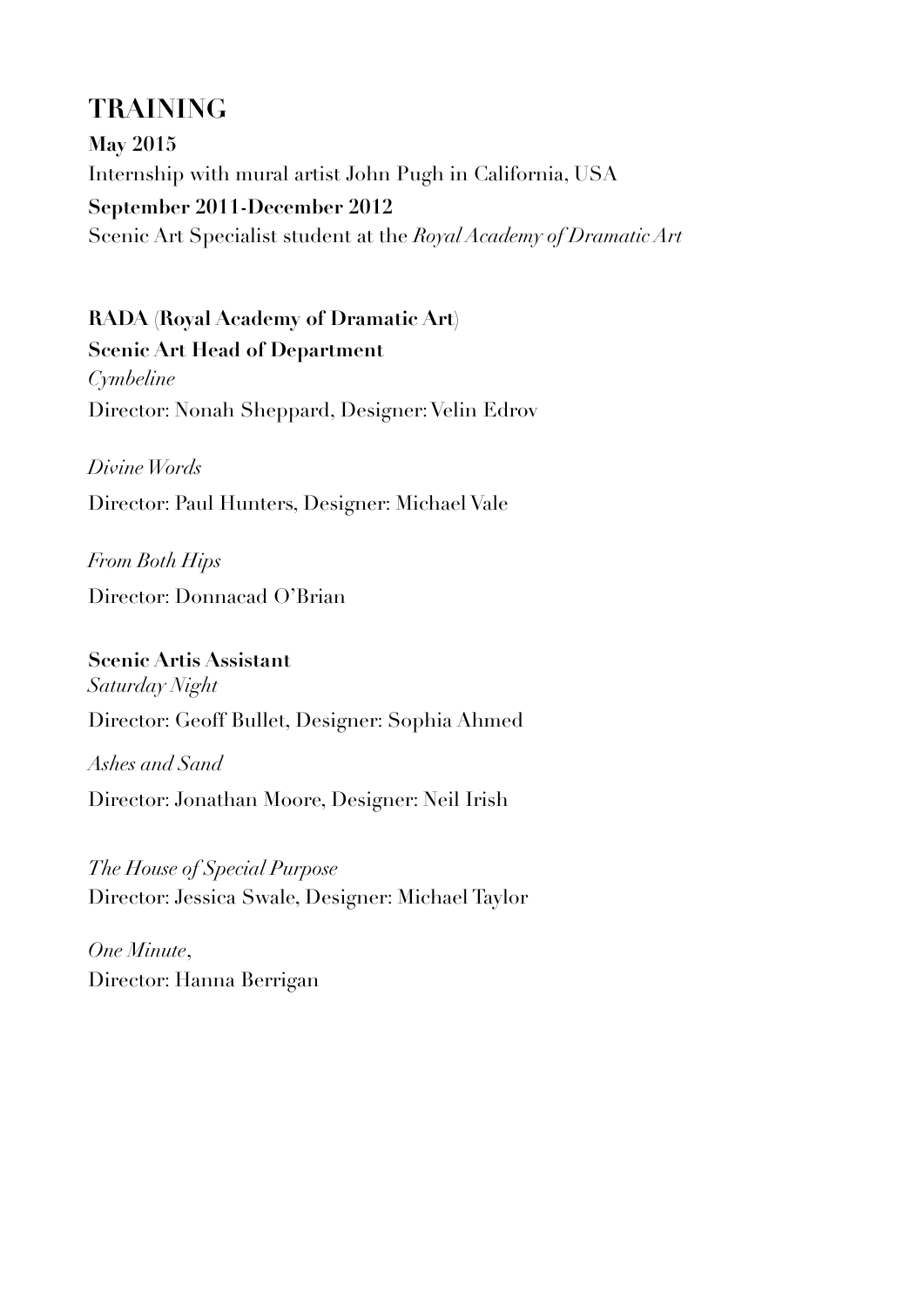#### **WORK EXPERIENCE**

**Royal Opera House** with Emma Troubridge Onegin 2012 Aladdin 2012

**At Royal Drury Lane Theatre** with Gordon Aldred Showboat 2012

**Queen's Theatre -** with Christine Bradnum Return to the Forbidden Planet 2012 Jack and the Beanstalk 2012

**Narberth Community Theatre, Philadelphia (PA), USA**  Jesus Christ Superstar 2011 Babes in Arms 2011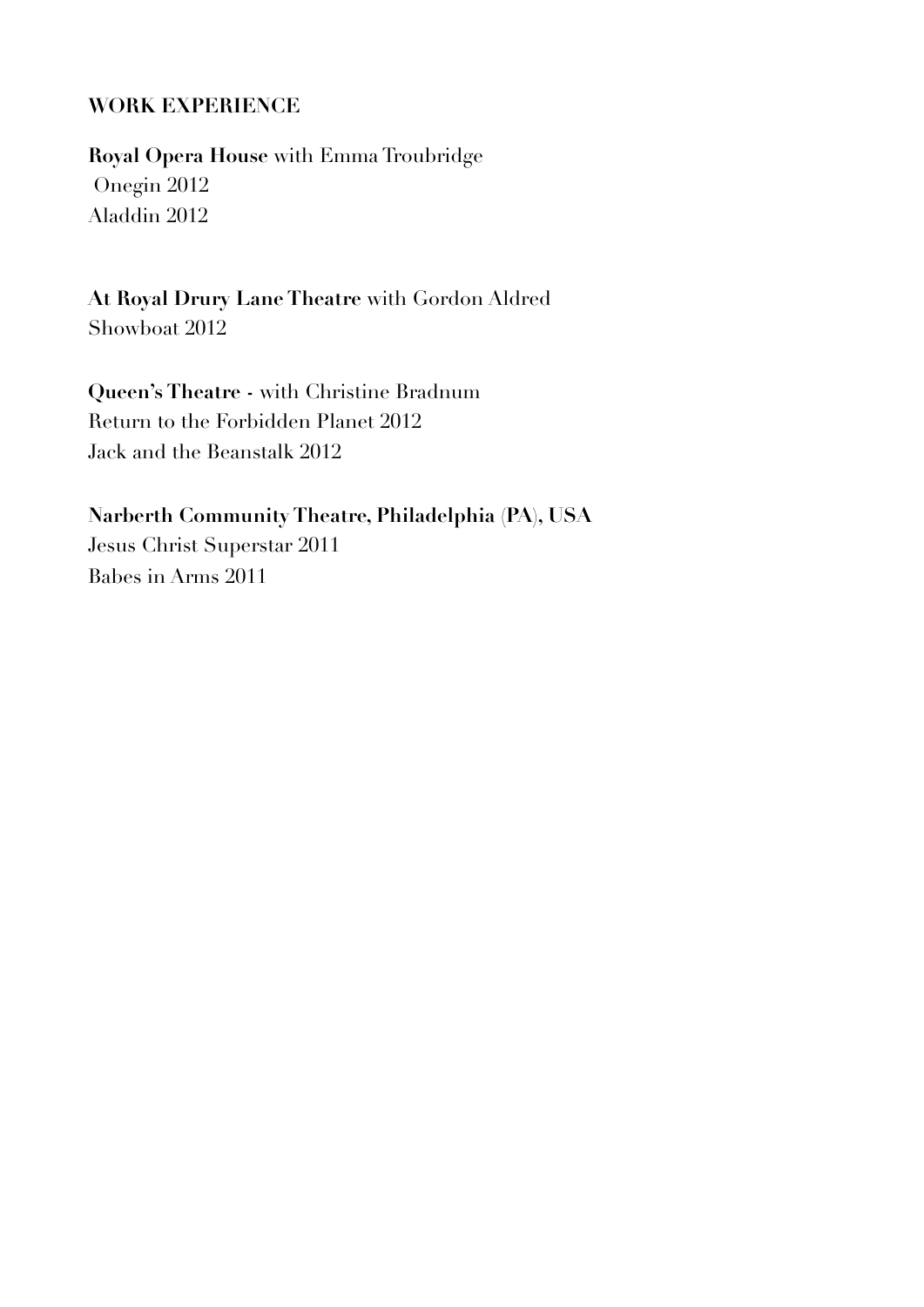## **VISUAL ART**

# **Exhibitions**

**Caldera-** Takechi Gallery, Kumamoto City, Japan 2019 **Euroart Open Studios (London),** UK 2016-17 **H2O Solo show -** Il Graffio Gallery, Cosenza, Italy 2017 **H2O Solo show-** Lega Navale Marina, Crotone, Italy 2017 **H2O Solo show-** Lega Navale Marina, Davoli, Italy 2017  **Art rooms, Melia' White House Hotel (London), UK 2015**  Cavern Club (Italy), solo 2011 Cafe' Librarie (Italy), solo 2011 Museo del Presente (Italy), collective 2011

**Art Residency**  Artist in Aso (AIA), Mimamioguni, Japan 2019

**Awards**  Premio Galarte 2019, Cosenza

**Art Commissions**  Privates 2013-2019

**Relevant Collaborations**  Improfusion- Trinity Laban CoLab 2015-2016 Posidonia I at Ferdinand Street, London NW1 8DQ, 2016 in partnership with Global Street Art